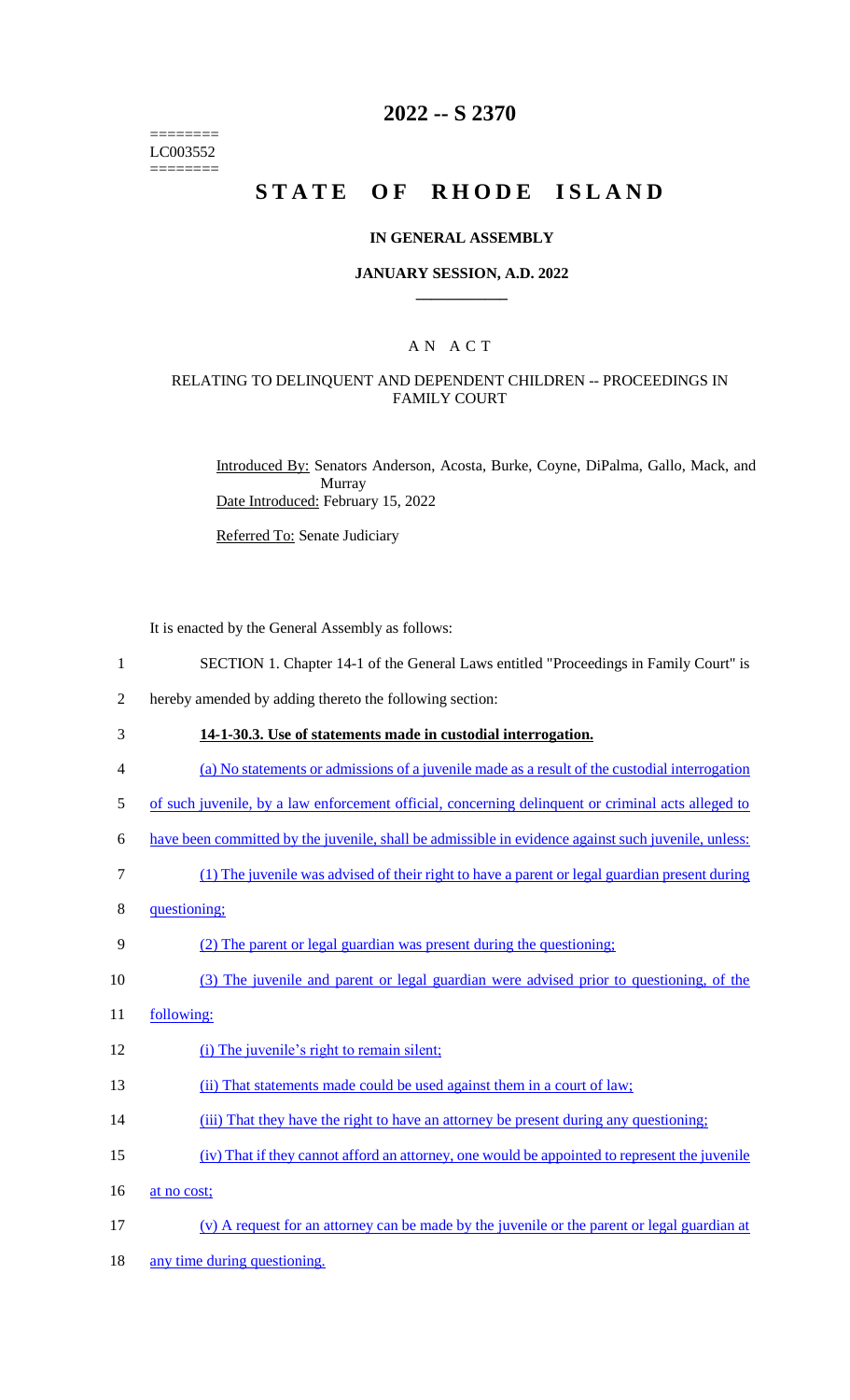1 (b) Notwithstanding the provisions of subsection (a) of this section, statements or 2 admissions of a juvenile made in the absence of their parent or legal guardian may be admissible 3 if: 4 (1) A private attorney or public defender was present at such interrogation; or 5 (2) The court finds that, under the totality of the circumstances, the juvenile made a 6 knowing, intelligent and voluntary waiver of their constitutional rights and the juvenile 7 misrepresented their age as being eighteen (18) years of age or older and the law enforcement 8 official acted in good faith reliance on such representation in conducting the interrogation; or 9 (3) The juvenile is emancipated from their parent or legal guardian. 10 (c) For purposes of this section, a juvenile shall be deemed emancipated if they are over 11 the age of fifteen (15) years of age and under the age of eighteen (18) years of age, and have the 12 real or apparent assent of their parents, has demonstrated independence in matters of care, custody 13 and earnings. The term emancipated may include, but not be limited to, a showing that the juvenile 14 is married, in the military, or is otherwise self-supporting. 15 (d) Notwithstanding the provisions of subsection (a) of this section, the juvenile or their 16 parent or legal guardian, may expressly waive the requirement that the parent or legal guardian be 17 present during the interrogation of the juvenile. This express waiver shall be in writing and shall be 18 obtained only after the juvenile and their parent(s) or legal guardian have been advised of their 19 constitutional rights, and the right to have their parent or legal guardian present for any custodial 20 questioning. If the presence of the parent or legal guardian is expressly waived, their absence shall 21 not make any statements or admissions by the juvenile inadmissible in any proceedings against 22 them. 23 (e) The department of children, youth and families may not act as legal guardian or physical 24 guardian for purposes of waiving the requirements of this section on behalf of any juvenile, except 25 in instances where the family court has granted the department's petition to terminate the parental 26 rights of the child in accordance with § 15-7-7, and the court has appointed the department as the 27 sole guardian of the youth. 28 (f) In the event that any provision of this section is in conflict with any provision of chapter 29 21.5 of title 16, the provisions of this section shall apply. 30 SECTION 2. This act shall take effect upon passage.

======== LC003552 ========